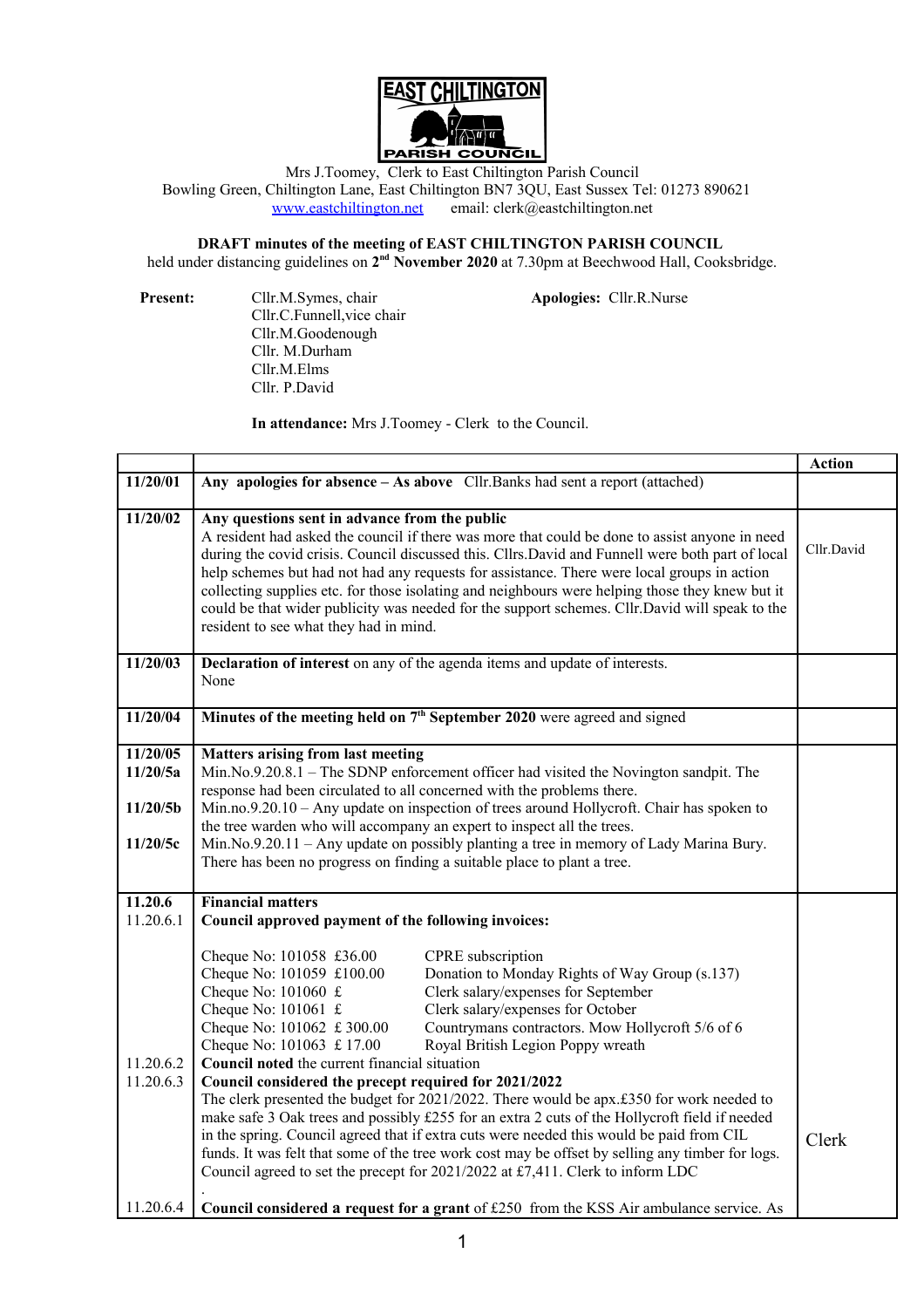|                                          | there was only £70 left to fund worthy causes in the parish, chair proposed a grant of £50 be<br>given. Seconded by Cllr.David and agreed by all.                                                                                                                                                                                                                                                                                                   |                 |
|------------------------------------------|-----------------------------------------------------------------------------------------------------------------------------------------------------------------------------------------------------------------------------------------------------------------------------------------------------------------------------------------------------------------------------------------------------------------------------------------------------|-----------------|
| 11.20.7<br>11.20.7.1                     | Planning Matters: (P&E committee: Chair, Cllr.Nurse, Cllr.Durham)<br>There were no current applications:                                                                                                                                                                                                                                                                                                                                            |                 |
| 11.20.7.2                                | Council noted decisions made by LDC and SDNP:<br>LW/20/0437 8 Pouchlands Drive, East Chiltington: Retention of 4 no. Rooflights and<br>Insertion of window to existing brick feature panel at attic (2nd floor) level-granted                                                                                                                                                                                                                       |                 |
| 11.20.8<br>11.20.8.1                     | Council noted all correspondence received since last meeting.<br>A resident had contacted the council asking for their opinion on a proposed planning<br>application. Council agreed that it was not appropriate to give opinions in advance of any<br>application or for them to predetermine what local opinion might be. Clerk to reply that once<br>the application is with LDC there will be an opportunity for the parish council to respond. | Clerk           |
| 11.20.8.2                                | Council received a request from a resident for approval to trim a lime tree in Hollycroft. The<br>tree warden agreed that some smaller branches (fingerlings) could be removed but cutting<br>back the crown was likely to damage the tree and should be refused. Council felt that any<br>work on the lime trees should be cleared with LDC as they may all have TPO's.                                                                            |                 |
| 11.20.8.3                                | A resident contacted the council, concerned about possible damage from an Oak tree in<br>Hollycroft. The tree warden had received a quote of apx.£350 to remove dead branches from<br>3 trees and to reduce the weight on one branch. Chair will try to get a second quote for the<br>work. Clerk will contact LDC regarding any permission required.                                                                                               | Chair<br>Clerk  |
| 11/20/9                                  | Council considered the data protection and website accessibility requirements.<br>Cllr.Goodenough said Upperbridge were still working on the updates                                                                                                                                                                                                                                                                                                | Cllr.Goodenough |
| 11/20/10                                 | TECT - The East Chiltington Trust<br>The licence to site water tanks partly on ECPC land had been signed and returned.<br>Council noted that sadly the planned village Pic nic and Apple pressing days were cancelled<br>due to restrictions.                                                                                                                                                                                                       |                 |
| 11/20/11                                 | Items to note or for a future agenda<br>Council noted that LDC has listed the church as a community asset<br>Council noted a letter of thanks from The Monday Rights of Way group<br>Council thanked Cllr.Funnell who has offered to represent ECPC at the restricted remembrance<br>service on November 8 <sup>th</sup>                                                                                                                            |                 |
| 11/20/17                                 | Council meetings for 2021 will be determined by circumstances in force at the time.                                                                                                                                                                                                                                                                                                                                                                 |                 |
| Meeting closed at 8.55pm<br>JT 3/11/2020 |                                                                                                                                                                                                                                                                                                                                                                                                                                                     |                 |

Signed……………………………………..(Chairman ) Dated……………………………